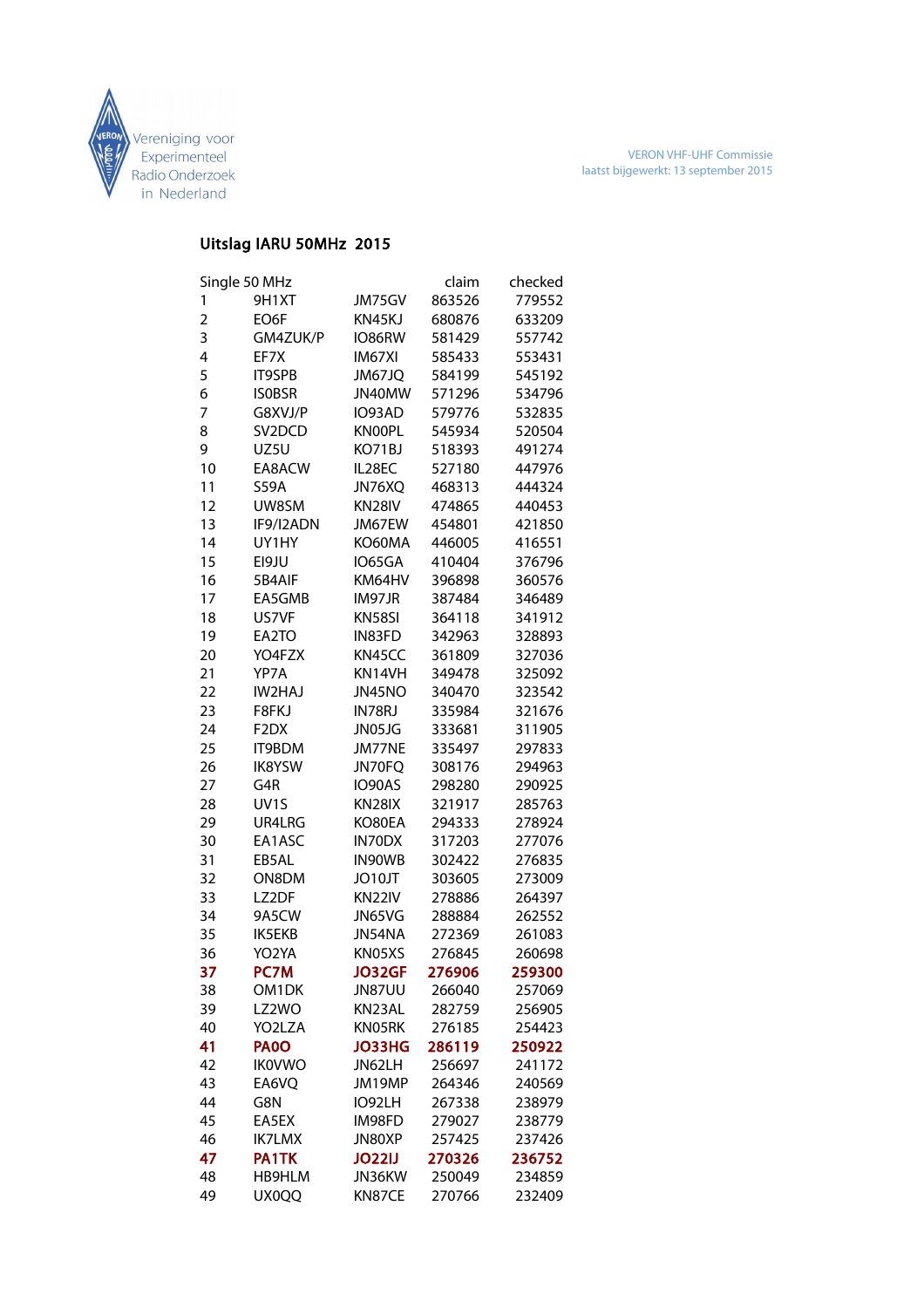| 50  | F <sub>1</sub> ISM | JN09VK        | 235967 | 228212 |
|-----|--------------------|---------------|--------|--------|
| 51  | IT9RDG/IF9         | JM67DW        | 256330 | 225079 |
| 52  | IZ8WGU             | JM88AO        | 242161 | 222175 |
| 53  | <b>IT9CFP</b>      | JM67TH        | 256144 | 220641 |
| 54  | YO6FNA             | KN36BA        | 248100 | 217034 |
| 55  | HB9EOU             | JN37KD        | 229338 | 214246 |
| 56  | GM8IEM             | IO78HF        | 221089 | 209880 |
| 57  | IZ5NFD             | JN54AB        | 213287 | 202313 |
| 58  | G3MEH              | <b>IO91QS</b> | 221675 | 201925 |
| 59  | YO5OHY             | KN17SP        | 214890 | 201095 |
| 60  | IZ7ECL             | JN81KC        | 203549 | 196429 |
|     | YR8E/P             |               | 203281 |        |
| 61  |                    | KN37KS        |        | 195903 |
| 62  | LY2BUU             | KO25AH        | 210459 | 194120 |
| 63  | 9A4K               | JN86FJ        | 198827 | 193977 |
| 64  | G4HVC              | IO93QA        | 217548 | 193604 |
| 65  | <b>IOFHZ</b>       | JN62AP        | 204102 | 193093 |
| 66  | OT <sub>4</sub> S  | JO10VV        | 209594 | 192835 |
| 67  | YO2KJG             | KN05TD        | 216070 | 192581 |
| 68  | G8ZRE              | IO83NE        | 202114 | 191172 |
| 69  | OK2GM              | JN99GM        | 211463 | 188574 |
| 70  | <b>MOOMB</b>       | <b>IO83PO</b> | 201681 | 187762 |
| 71  | EA5KO              | <b>IM98OV</b> | 198559 | 186946 |
| 72  | EA6SA              | JM19LO        | 189625 | 185367 |
| 73  | G4G                | IO94JF        | 188702 | 185161 |
| 74  | YT90NS             | JN95WG        | 203482 | 184352 |
| 75  | UR7CT              | KN69AK        | 201132 | 183610 |
| 77  | EA1BFZ             | <b>IN81SS</b> | 185746 | 180808 |
| 78  | YO5DAS             | KN17DO        | 200424 | 180770 |
| 79  | YU7YZ              | JN95TI        | 190298 | 178007 |
| 80  | <b>IW2MXY</b>      | JN45NO        | 196606 | 177608 |
| 81  | CT2IWW             | IN51WF        | 195372 | 177468 |
| 82  | F4EGZ/P            | JN16JL        |        | 177182 |
|     |                    | IM77AJ        | 200020 |        |
| 83  | EE7K               |               | 187411 | 174310 |
| 84  | 5B4AAB             | KM64EU        | 180658 | 173105 |
| 85  | GOLGS              | <b>IO81WV</b> | 174379 | 168683 |
| 86  | YO2LLZ             | KN05IS        | 180631 | 167797 |
| 87  | F4FDA              | IN87CV        | 168374 | 165426 |
| 88  | UT2II              | KN88UC        | 202120 | 162273 |
| 89  | EA8BMG             | IL18TH        | 182134 | 161682 |
| 90  | YO2NAA             | KN05NS        | 173467 | 161443 |
| 91  | 5B/G4GFI           | KM64FT        | 189974 | 161372 |
| 92  | UX1VT              | KN68RV        | 190681 | 160986 |
| 93  | EA2XR              | IN83KI        | 167759 | 156928 |
| 94  | OM5XX              | JN97BS        | 168690 | 156503 |
| 95  | <b>PA5WT</b>       | <b>JO22HG</b> | 161733 | 156481 |
| 96  | <b>HB9AOF</b>      | JN36AD        | 161936 | 156249 |
| 97  | 9A3LN              | JN95IL        | 176378 | 154238 |
| 98  | 9A7KFF             | JN75OC        | 169980 | 154231 |
| 99  | F8KFL/P            | IN86WV        | 162335 | 153106 |
| 100 | <b>S52W</b>        | JN75ON        | 162295 | 151813 |
| 101 | EA4LU              | IM68TV        | 162115 | 151220 |
| 102 | SQ6H               | JO80SH        | 180151 | 151123 |
| 103 | EA8CSG/P           | IL07XR        | 179908 | 148215 |
| 104 | IZ7FLP             | JN80PL        | 165557 | 147731 |
| 105 | UT5OH              | KN28RF        | 181055 | 146678 |
|     |                    |               |        |        |
| 106 | <b>PE1EWR</b>      | <b>JO11SL</b> | 152549 | 146546 |
| 107 | S57JZ              | JN66VC        | 165411 | 146275 |
| 108 | HA6NL              | JN98WD        | 159098 | 144350 |
| 109 | S57TA              | JN76CC        | 156632 | 143077 |
| 110 | UY9VY              | KN68DM        | 176536 | 140759 |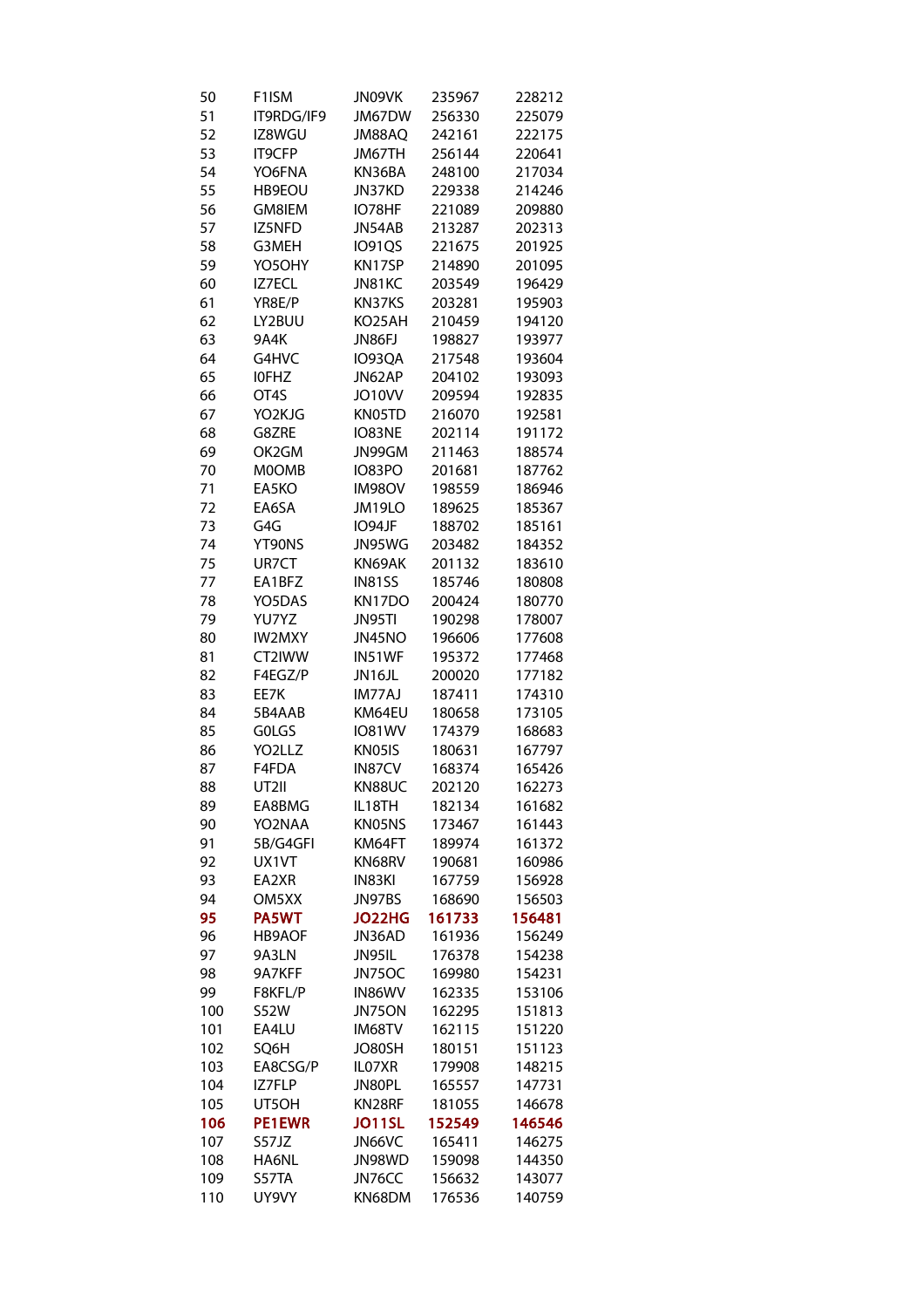| 111 | <b>IW2DOY</b> | JN45NJ        | 149762 | 139547 |
|-----|---------------|---------------|--------|--------|
| 112 | G7RAU         | IO90IR        | 144941 | 139434 |
| 113 | EA5EV         | IM97KX        | 149661 | 139237 |
| 114 | F4BKV         | IN95PT        | 144737 | 139143 |
| 115 | F4GGQ         | IN77SX        | 148247 | 137419 |
| 116 | <b>IOUZF</b>  | JN62FX        | 144898 | 136344 |
| 117 | EA1HRR        | <b>IN83JJ</b> | 145438 | 134797 |
| 118 | EA1SI         | IN73DM        | 138571 | 133126 |
|     |               |               | 138589 |        |
| 119 | HB9KAB        | JN37SH        |        | 131832 |
| 120 | GW8ASD        | <b>IO83LB</b> | 133906 | 130459 |
| 121 | LZ2ZY         | <b>KN13OT</b> | 141929 | 127312 |
| 122 | F6GPT         | IN94SW        | 132816 | 127241 |
| 123 | UT8IM         | KN87SC        | 134437 | 126872 |
| 124 | EA8CTK        | IL18NI        | 145249 | 121279 |
| 125 | <b>IW9GRL</b> | JM77LO        | 124231 | 121150 |
| 126 | M5MUF         | IO92JP        | 133619 | 120816 |
| 127 | UR5UI         | KN59BS        | 127056 | 120202 |
| 128 | YO6XK         | KN25BS        | 140382 | 119278 |
| 129 | <b>IKORPV</b> | <b>JN61JS</b> | 123413 | 116746 |
| 130 | UR3CMA        | KN59WI        | 121153 | 116689 |
| 131 | <b>PA3HFJ</b> | JO11VL        | 119105 | 113501 |
| 132 | <b>LA0BY</b>  | JO59FW        | 118510 | 111365 |
| 133 | IZ8OFO        | JN70HR        | 137959 | 109610 |
| 134 | G3YJR         | IO93FJ        | 114669 | 109177 |
|     |               |               |        |        |
| 135 | GW0IRW/P      | IO72WF        | 115450 | 107671 |
| 136 | F1CBC         | JN09BO        | 111140 | 107153 |
| 137 | IZ3GNG        | JN55WM        | 112534 | 103997 |
| 138 | HB9MQM        | JN47BM        | 112698 | 103974 |
| 139 | TM3A          | IN96PK        | 111490 | 103511 |
| 140 | 9A8A          | JN86DH        | 114882 | 103395 |
| 141 | EA1NL         | IN52PJ        | 115801 | 103276 |
| 142 | OE5UAL        | JN68NE        | 109507 | 103001 |
| 143 | F4AQG         | JN23NO        | 116374 | 101913 |
| 144 | G3YDY         | JO01FQ        | 123693 | 101735 |
| 145 | OK1DC         | JN69JK        | 114128 | 101526 |
| 146 | EC4TR         | IN80ER        | 123842 | 100214 |
| 147 | UY5QZ         | KN77NT        | 118619 | 99222  |
| 148 | EA3GJO        | IN72AM        | 106823 | 98348  |
| 149 | S51ZO         | JN86DR        | 109229 | 98044  |
| 150 | G8LZE         | <b>IO91SO</b> | 103259 | 97622  |
|     |               |               |        |        |
| 151 | HB9CQL        | JN37UM        | 121486 | 97430  |
| 152 | EA4AA         | IN80BK        | 117910 | 96731  |
| 153 | UY5QO         | KN77MT        | 111745 | 96421  |
| 154 | EA8CQW        | IL18RJ        | 107903 | 96213  |
| 155 | EA8AA         | IL18UK        | 134337 | 96151  |
| 156 | YO4SI         | KN44HE        | 100595 | 95575  |
| 157 | EA1AR         | IN70PP        | 102719 | 94831  |
| 158 | S53M          | JN86CR        | 100314 | 94326  |
| 159 | GW4MBN        | IO71PR        | 112934 | 93853  |
| 160 | UR3GS         | KN66QR        | 124996 | 93583  |
| 161 | 9A8D          | JN95LM        | 101282 | 93538  |
| 162 | HB9EOE        | JN47BF        | 102140 | 93429  |
| 163 | IZ7DJR        | JN71SL        | 127773 | 92894  |
| 164 | EA8/G4RGK     | IL38BQ        | 101975 | 92843  |
| 165 | G1ZJP         | <b>IO92WV</b> | 100469 | 91189  |
|     |               |               |        |        |
| 166 | F5CQ          | IN88XF        | 94540  | 90515  |
| 167 | LZ5D          | KN22UL        | 96737  | 90359  |
| 168 | OM7KW         | JN98NN        | 95144  | 90012  |
| 169 | EF3P          | JN01SF        | 92737  | 89084  |
| 170 | OT7E          | JO11TA        | 102540 | 88790  |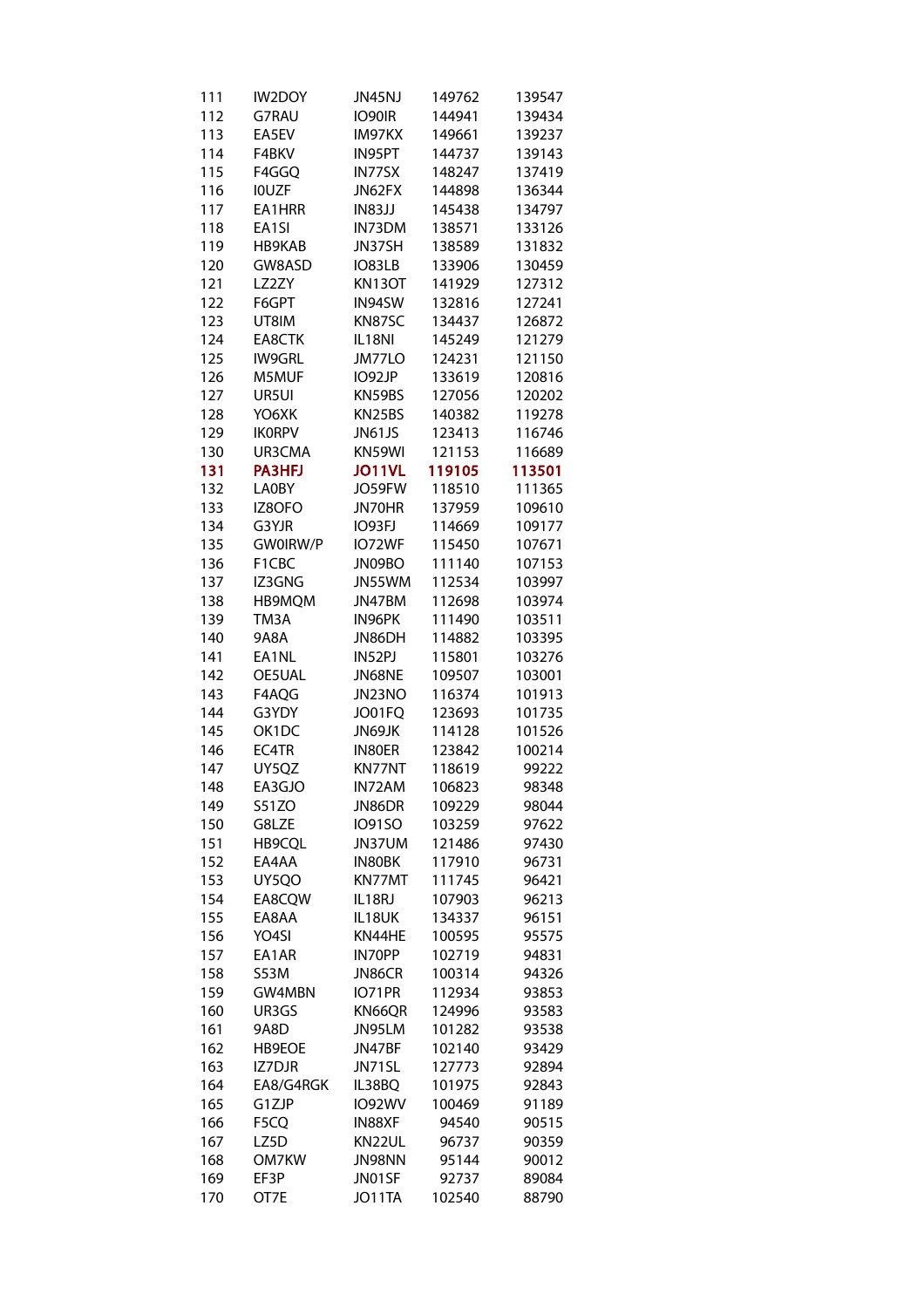| 171 | <b>S57C</b>      | JN75QW        | 91673  | 88638 |
|-----|------------------|---------------|--------|-------|
| 172 | UT4PR            | KO21IF        | 101771 | 88474 |
| 173 | YT5A             | KN03JR        | 109678 | 88302 |
| 174 | LZ1VQ            | KN21QT        | 96453  | 87581 |
| 175 | IZ5HQB           | JN53NR        | 101481 | 87301 |
| 176 | OK4GP            | JN79PJ        | 92640  | 87079 |
| 177 | F1FPL            | JN09LE        |        |       |
|     |                  |               | 100221 | 87053 |
| 178 | OK1DZR           | JO70BK        | 107378 | 87002 |
| 179 | G3TBK            | IO93QA        | 90020  | 86925 |
| 180 | UT5UUV           | KO50GK        | 93135  | 85899 |
| 181 | EA7RM            | IM87CS        | 117693 | 84417 |
| 182 | OK1VM            | JO60VR        | 94626  | 84311 |
| 183 | G3WJG            | IO91RP        | 97359  | 84118 |
| 184 | EA4TD            | IN80FJ        | 93450  | 84042 |
| 185 | S51AF            | JN75UX        | 85728  | 83277 |
| 186 | OZ2EDR           | JO56CF        | 91569  | 81672 |
| 187 | G4CRF            | <b>IO91OX</b> | 85419  | 81362 |
| 188 | UT6EY            | KN77EN        | 94003  | 81310 |
| 189 | F6BQG/P          | IN98DE        | 88504  | 81303 |
| 190 | OK1FPS           | JO70FA        | 86804  | 80558 |
| 191 | EI4GNB           | IO63WE        | 86860  | 80126 |
| 192 | YO3GOH/P         | KN34BP        | 83098  |       |
|     |                  |               |        | 79844 |
| 193 | G <sub>2KF</sub> | IO70NI        | 92155  | 79525 |
| 194 | LZ1MC            | KN22CQ        | 88962  | 79419 |
| 195 | G3TXF            | <b>IO91SI</b> | 93524  | 79243 |
| 196 | M0BAO/P          | IO80LV        | 83751  | 79044 |
| 197 | S58P             | JN76ID        | 81602  | 77957 |
| 198 | YO4AAC           | KN35XG        | 82254  | 77232 |
| 199 | G8BFV            | IO81QE        | 92716  | 77211 |
| 200 | UY2UR            | KO50GN        | 96888  | 76594 |
| 201 | HB9CXK           | JN47PM        | 78591  | 76258 |
| 202 | G3M              | <b>IO91SG</b> | 85605  | 74983 |
| 203 | YO4DI            | KN45JD        | 96183  | 73196 |
| 204 | S52LY            | JN76AA        | 84874  | 73100 |
| 205 | G8MCA            | JO01BK        | 75580  | 72322 |
| 206 | <b>GOHEL</b>     | <b>IO81WH</b> | 78847  | 71948 |
| 207 | E71W             | JN93EU        | 96708  | 71555 |
| 208 | F5JY             | JN33AH        | 81819  | 70666 |
| 209 | G8FMC            | IO91NW        | 76542  | 70111 |
| 210 | G8CMU            | IO81RW        | 75167  | 69653 |
| 211 | F1ULQ            | <b>JN39OC</b> | 84652  | 69313 |
|     |                  |               | 75051  |       |
| 212 | <b>MOBUL</b>     | IO82NG        |        | 68820 |
| 213 | IK2GWH           | JN45OM        | 73185  | 68501 |
| 214 | S57L             | JN75NP        | 85043  | 67711 |
| 215 | 9A5RJ            | JN86EL        | 70205  | 67319 |
| 216 | <b>GOCER</b>     | IO82RV        | 70597  | 67175 |
| 217 | G4RYV            | <b>IO910I</b> | 71171  | 66527 |
| 218 | <b>IKOXBX</b>    | JN63ED        | 75144  | 65359 |
| 219 | EA8CZT           | IL18UJ        | 66738  | 64946 |
| 220 | LZ2PG            | KN23XT        | 64826  | 64826 |
| 221 | G8ATK            | <b>IO91OF</b> | 73289  | 64809 |
| 222 | LZ2FP            | KN13SE        | 68016  | 64403 |
| 223 | YO7BKX           | KN14TA        | 84677  | 64169 |
| 224 | YO4RDN           | KN45AK        | 70237  | 63831 |
| 225 | YO7BPC/P         | KN24CQ        | 72276  | 62863 |
| 226 | F5PVX/P          | JN23WE        | 83219  | 62066 |
| 227 | UT7QF            | KN77MV        | 68308  | 61932 |
| 228 | <b>S56Q</b>      | JN76VL        | 67181  | 60841 |
| 229 | TK4LS            | JN42QA        | 60885  | 60365 |
| 230 | F5RD             | JN16GH        | 61950  | 60361 |
|     |                  |               |        |       |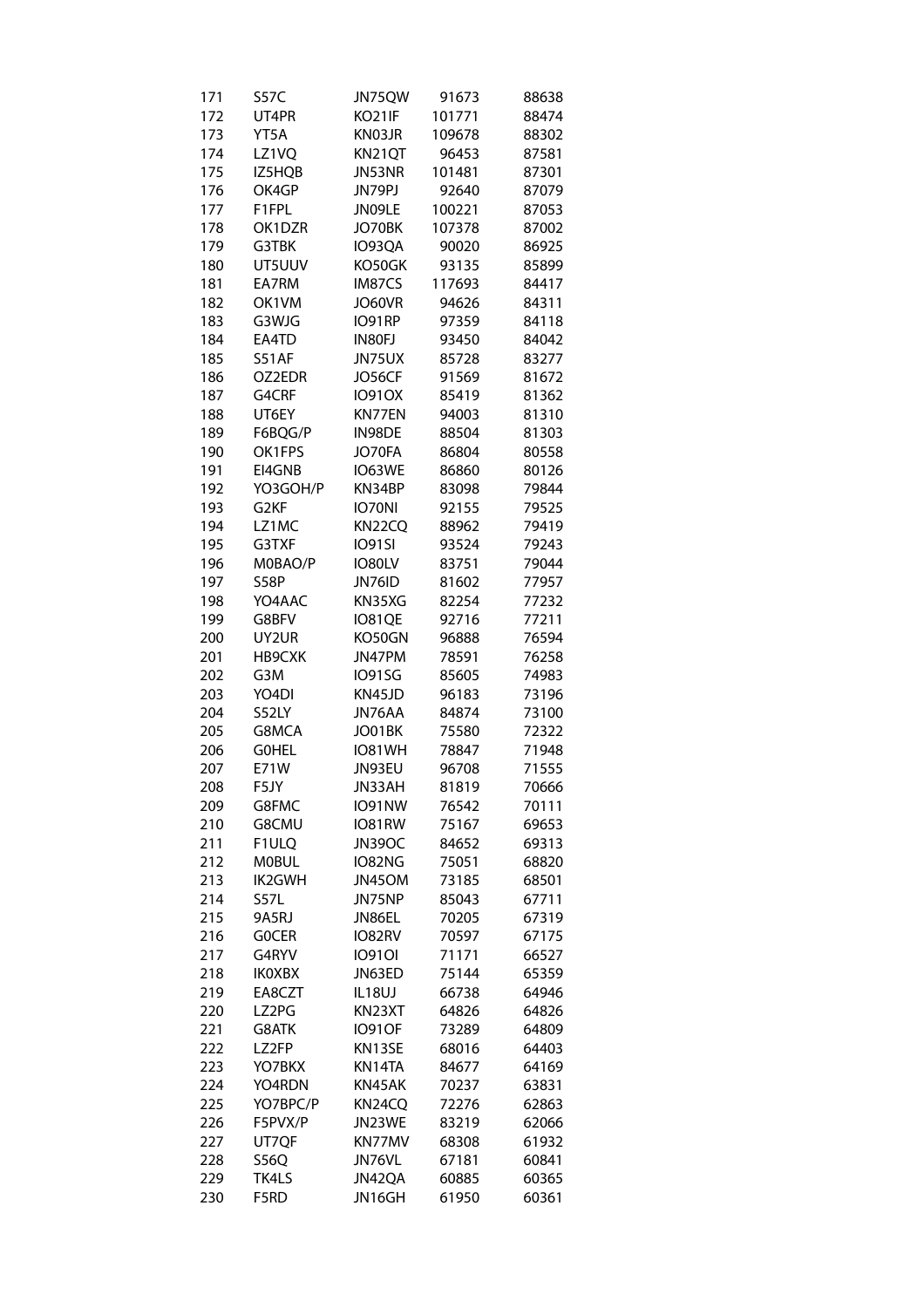| 231 | 11DXD                         | JN44LK        | 66541 | 60115 |
|-----|-------------------------------|---------------|-------|-------|
| 232 | 9A2XW                         | JN75SM        | 59827 | 58405 |
| 233 | F5DRD                         | JO10GA        | 66737 | 58200 |
| 234 | EB1RL                         | IN83IC        | 64991 | 58083 |
| 235 | G3TDH                         | <b>IO83WI</b> | 62919 | 57818 |
| 236 | G4HGI                         | IO83PL        | 62269 | 57420 |
| 237 | F <sub>2</sub> F <sub>Z</sub> | JN04HC        | 56194 | 56194 |
| 238 | E73KM                         | JN84XF        | 69056 | 56034 |
| 239 | OK2RO                         | JN99CR        | 65773 | 55542 |
| 240 | UR2VA                         | KN68DM        | 59566 | 55303 |
|     |                               |               | 67581 |       |
| 241 | F4EEJ/P                       | IN95VL        |       | 55030 |
| 242 | G8EOP                         | IO93EQ        | 63366 | 54446 |
| 243 | YO5DND                        | KN17RQ        | 71924 | 54003 |
| 244 | <b>MOINN</b>                  | JO02AF        | 55462 | 53910 |
| 245 | S54O                          | JN75NT        | 55204 | 53561 |
| 246 | YO7HVE/P                      | KN24CQ        | 60798 | 53524 |
| 247 | F1GKS                         | JN09CM        | 62063 | 53506 |
| 248 | G4RUL/P                       | JO00BU        | 65560 | 53452 |
| 249 | HA2VR/P                       | JN86XX        | 59011 | 52965 |
| 250 | UT5ECZ                        | KN68XL        | 54948 | 52878 |
| 251 | UT2UB                         | KO50GK        | 65505 | 52349 |
| 252 | F4GWM                         | JN27SA        | 55979 | 52280 |
| 253 | GM3WUX                        | <b>IO74UU</b> | 57200 | 51763 |
| 254 | LZ1IQ                         | KN12PQ        | 77036 | 51617 |
| 255 | EA3DJL                        | JN11CP        | 56601 | 51520 |
| 256 | SMONJO                        | JO99BA        | 52330 | 50847 |
| 257 | F4GCA/P                       | JN28UP        | 52317 | 50401 |
| 258 | G4LPD                         | IO92KW        | 51413 | 50058 |
| 259 | G0BKU/P                       | IO81RC        | 63856 | 50022 |
| 260 | F1OMZ                         | <b>IN9400</b> | 55064 | 49816 |
| 261 | <b>IK7XLW</b>                 | JN80FT        | 65120 | 49571 |
| 262 | YO2MKK                        | KN15AE        | 58638 | 48793 |
| 263 | <b>IK0OKY</b>                 | JN61ES        | 50466 | 48686 |
| 264 | 2E0XJP                        | IO83MN        | 62161 |       |
|     |                               |               |       | 48559 |
| 265 | SP8SN                         | KO11FI        | 48539 | 48539 |
| 266 | F <sub>2</sub> AR             | IN98GD        | 69268 | 48350 |
| 267 | IW1RGS                        | JN44GK        | 55361 | 48167 |
| 268 | IZ8WGR                        | JM88GQ        | 55563 | 48115 |
| 269 | F5IF                          | JN12IL        | 58956 | 47879 |
| 270 | UW1U                          | KO50FG        | 47527 | 47527 |
| 271 | UY5YA                         | KN77UG        | 62098 | 47219 |
| 272 | F5BQV                         | IN87SN        | 53806 | 47184 |
| 273 | DJ7ZZ                         | JO30WK        | 62018 | 46778 |
| 274 | G8HGN                         | JO01FO        | 48166 | 46769 |
| 275 | F6KOP                         | JN18PN        | 48181 | 46749 |
| 276 | EA4CU                         | IN80AP        | 58935 | 46239 |
| 277 | <b>IKOBAL</b>                 | JN62GV        | 51934 | 46223 |
| 278 | UT2SW                         | KN19WB        | 72891 | 45971 |
| 279 | <b>MOPXM</b>                  | <b>IO91KI</b> | 50964 | 45940 |
| 280 | G8AXA                         | JO01AI        | 56501 | 45827 |
| 281 | HB9BOS                        | JN37TM        | 55960 | 45792 |
| 282 | LZ1FH                         | KN12MO        | 47597 | 45732 |
| 283 | <b>CS7AHQ</b>                 | IM58KS        | 50982 | 45613 |
| 284 | <b>IOYLI</b>                  | JN61HU        | 49166 | 44681 |
| 285 | <b>GOVOK</b>                  | IO83RG        | 46947 | 44395 |
| 286 | YO8BGE                        | KN36HW        | 55847 | 44333 |
| 287 | <b>PA5JS</b>                  | <b>JO21TQ</b> | 48622 | 43789 |
| 288 | OK1JFP                        | JO70BQ        | 50807 | 43638 |
| 289 | <b>IK7MIY</b>                 | JN81ED        | 63420 | 43491 |
| 290 | M1EYP/P                       | IO83WE        | 43660 | 43242 |
|     |                               |               |       |       |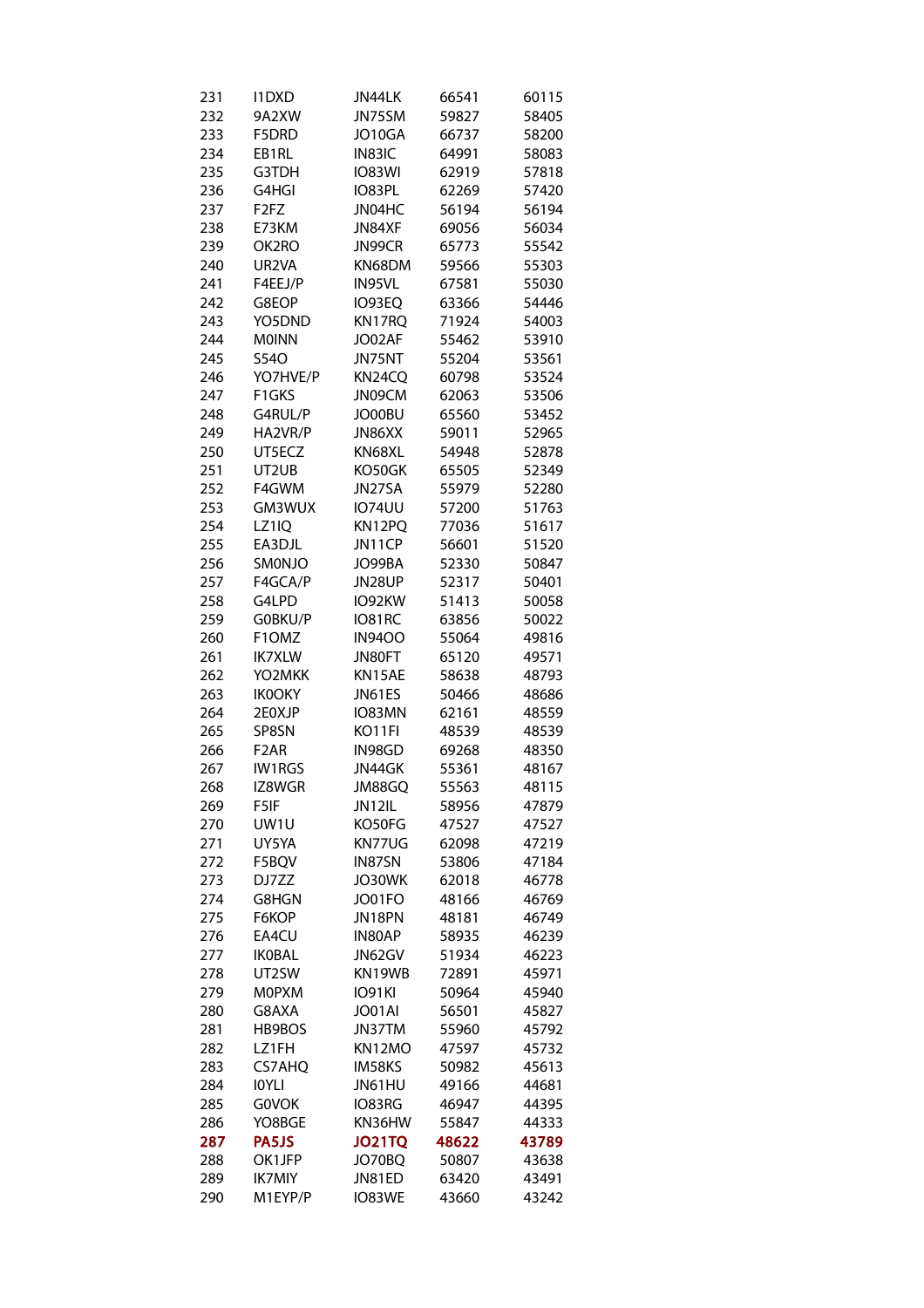| 291 | EA1DHB            | IN82FW        | 64056 | 43059 |
|-----|-------------------|---------------|-------|-------|
| 292 | YL2TD             | KO26CV        | 48462 | 42906 |
| 293 | OE2UKL            | JN68LA        | 44342 | 42905 |
| 294 | EA4DE             | IN80CP        | 63561 | 42827 |
| 295 | UX6VA             | KN68AK        | 50341 | 42694 |
| 296 | HB9CL             | <b>JN37WJ</b> | 57517 | 42513 |
| 297 | F4DSE             | JN05AR        | 42170 | 42170 |
| 298 | IK3TPP            | JN65CP        | 46452 | 41537 |
| 299 | IZ5IMD            | JN53FU        | 41339 | 41012 |
| 300 |                   |               |       |       |
|     | G3YSX             | <b>IO91WG</b> | 45602 | 39585 |
| 301 | EA7HV             | IM77HL        | 46728 | 39499 |
| 302 | M5ADF             | <b>IO93ID</b> | 50451 | 39096 |
| 303 | YO4ASV            | KN44HG        | 50241 | 38915 |
| 304 | <b>PAORSM</b>     | JO22QE        | 53001 | 38805 |
| 305 | <b>IWOBJP</b>     | JN62CK        | 46172 | 38562 |
| 306 | UR8QV             | KN77OS        | 41097 | 38228 |
| 307 | G7TWC             | <b>IO91VO</b> | 40423 | 38112 |
| 308 | S57NAW            | JN76PA        | 44190 | 37870 |
| 309 | YP7Y              | KN14WH        | 45986 | 37181 |
| 310 | 9A1AA             | JN95FQ        | 38196 | 36387 |
| 311 | $\overline{1101}$ | JN61GU        | 51610 | 36350 |
| 312 | G7ICV             | JO01GI        | 41781 | 35956 |
| 313 | IW2CAM            | JN45RP        | 38397 | 35835 |
| 314 | GM4VVX            | IO78TA        | 43598 | 35643 |
| 315 | S53F              | JN75ON        | 37156 | 35591 |
| 316 | UX4UA             | KO50EL        | 39567 | 35096 |
| 317 | <b>UY0CA</b>      | KN69AK        | 36682 | 34670 |
| 318 | OK1BJ             | JO70EC        |       |       |
|     |                   |               | 38928 | 34422 |
| 319 | YO2MTG            | KN05OR        | 44287 | 33571 |
| 320 | OE5JSL            | JN68OD        | 37072 | 32729 |
| 321 | UR3MP             | KN98KJ        | 32501 | 32501 |
| 322 | SM0LGO            | <b>JO89XI</b> | 31697 | 31697 |
| 323 | LZ1IU             | KN12OR        | 32593 | 31545 |
| 324 | <b>MOICR</b>      | <b>IO91SO</b> | 34618 | 31467 |
| 325 | EA6ZS             | JM19KM        | 45112 | 31418 |
| 326 | EA1AAE            | <b>IN81SS</b> | 39121 | 31242 |
| 327 | S52DK             | JN76SH        | 31113 | 31113 |
| 328 | EA1SV             | <b>IN83JI</b> | 33609 | 31071 |
| 329 | 14JEE             | JN54TU        | 40394 | 30485 |
| 330 | G3UVR             | IO83KH        | 38078 | 30221 |
| 331 | 9A5AB             | JN75VV        | 32977 | 30022 |
| 332 | EA4GEL            | IN80GK        | 43108 | 29677 |
| 333 | UT5VD             | KN68MT        | 36031 | 29629 |
| 334 | EA5CRC            | IM98RJ        | 32778 | 29587 |
| 335 | PA6M              | <b>JO21JO</b> | 36258 | 29571 |
| 336 | 4O5ARJ            | JN92RL        | 59534 | 29444 |
|     |                   |               |       |       |
| 337 | IT9JQY            | <b>JM77OR</b> | 36074 | 29277 |
| 338 | F5MYK             | JN09QK        | 28697 | 28697 |
| 339 | 9A9C              | JN85LI        | 30236 | 28539 |
| 340 | <b>IKORMR</b>     | <b>JN61IS</b> | 29609 | 27980 |
| 341 | <b>GOMGX</b>      | IO93GA        | 35603 | 27935 |
| 342 | <b>IZOINX</b>     | JN61FX        | 30861 | 27888 |
| 343 | F4FRG             | <b>IN98KE</b> | 31501 | 27802 |
| 344 | UT8LE             | KN79WW        | 38376 | 27178 |
| 345 | <b>OM0CS</b>      | KN09PH        | 26861 | 26861 |
| 346 | LZ5QD             | KN12HH        | 32935 | 26525 |
| 347 | EA4CWN            | IM89AT        | 29182 | 26477 |
| 348 | F1UBA             | JN12HO        | 49214 | 26235 |
| 349 | IK4IDP            | JN54RM        | 30516 | 25938 |
| 350 | LZ1ZB             | <b>KN12QO</b> | 29609 | 25884 |
|     |                   |               |       |       |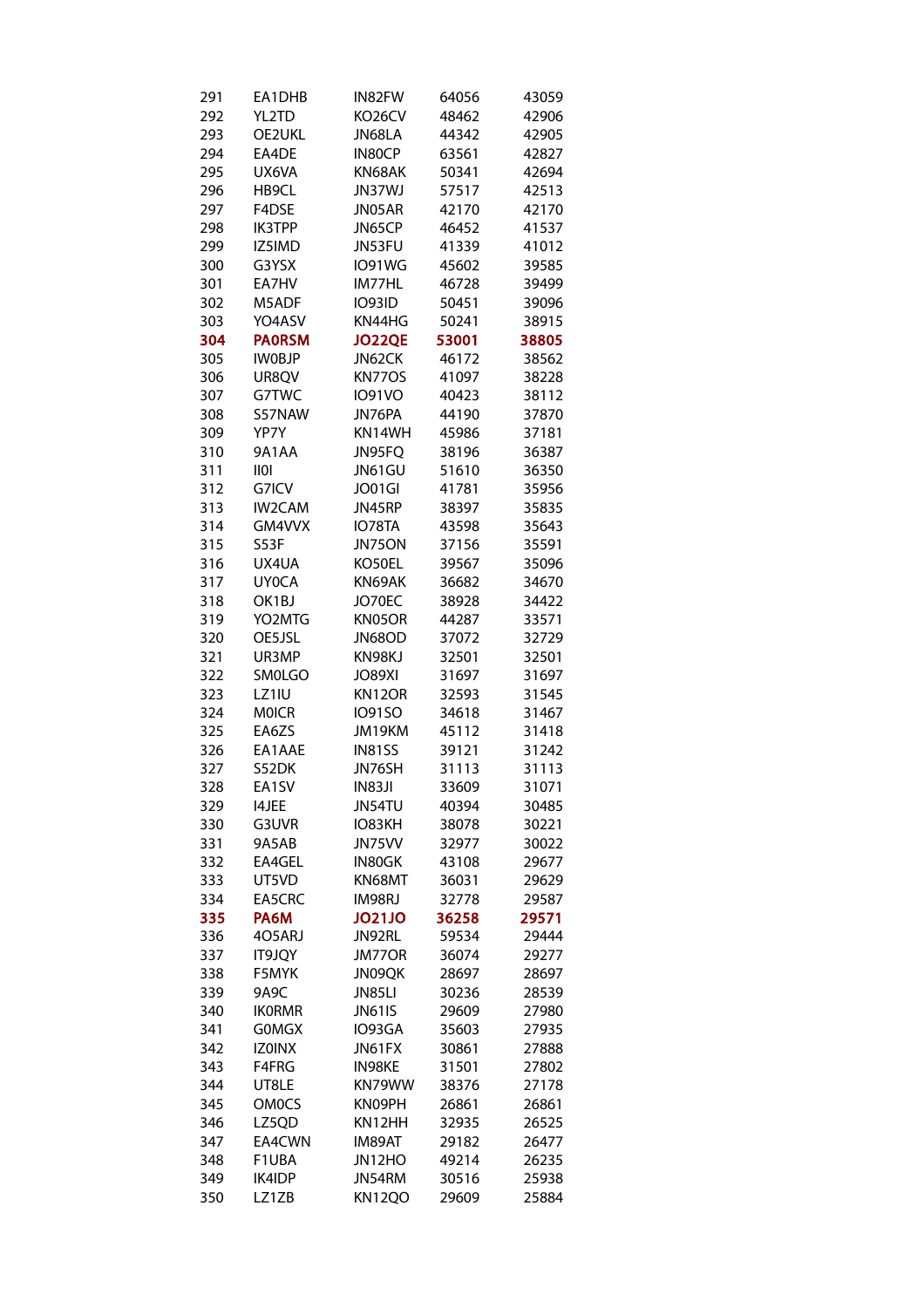| 351 | <b>MOHLO</b>     | <b>IO92QW</b> | 24841 | 24841 |
|-----|------------------|---------------|-------|-------|
| 352 | LZ3GN            | KN22PF        | 24781 | 24781 |
| 353 | GW4TJC/P         | IO83EB        | 28392 | 24775 |
| 354 | E73NO            | JN92ER        | 26261 | 24525 |
| 355 | G4APJ            | <b>IO83UP</b> | 24224 | 24164 |
| 356 | DL8MFU           | JN58RI        | 26974 | 23734 |
| 357 | UT <sub>11</sub> | KN87VX        | 30062 | 23491 |
| 358 | HA5NF            | JN97OL        | 30210 | 23467 |
| 359 | F8GDP            | JO10FJ        | 32442 | 22533 |
|     |                  |               |       |       |
| 360 | G8VPE            | JO02TP        | 24551 | 22059 |
| 361 | F6DZO            | IN93OL        | 24380 | 21932 |
| 362 | G8DLX/P          | IO92DE        | 23014 | 21638 |
| 363 | IZ2EEV           | JN45OM        | 35147 | 21615 |
| 364 | IZ1DLY           | JN44FH        | 26458 | 21511 |
| 365 | LZ2WNW           | KN34PC        | 32379 | 21324 |
| 366 | 9A2BW            | JN83GJ        | 26969 | 21000 |
| 367 | OK4AS            | JN89EX        | 22636 | 20840 |
| 368 | OK1VUB           | JO70KK        | 25992 | 20735 |
| 369 | EA1AER           | IN72FO        | 23552 | 20697 |
| 370 | LB2TB            | JO59KF        | 24122 | 20495 |
| 371 | EA2DLM           | IN91NP        | 34573 | 20490 |
| 372 | <b>I1WKN</b>     | JN34NX        | 24586 | 20282 |
| 373 | SQ6NDM           | JO90AK        | 23011 | 19015 |
| 374 | G8JYV            | <b>IO83LL</b> | 22197 | 18996 |
| 375 | MOPMV            | <b>IO91DN</b> | 18943 | 18943 |
| 376 | <b>MOMPM</b>     | <b>IO91LJ</b> | 22253 | 18878 |
| 377 | <b>IK2YSJ</b>    | JN45MM        | 20816 | 18205 |
| 378 | EC4AA            | IN80GL        | 19318 | 17989 |
|     |                  |               |       |       |
| 379 | HA9MCQ           | JN97DP        | 19099 | 17092 |
| 380 | EA1BYA           | IN70WW        | 17978 | 16779 |
| 381 | <b>IU1BFI</b>    | JN44IR        | 18173 | 16351 |
| 382 | 9A5BWW           | JN86EH        | 15979 | 15979 |
| 383 | EA3TJ            | JN01WV        | 29911 | 15901 |
| 384 | F4BIP            | JN24AB        | 15858 | 15858 |
| 385 | MOHFY            | <b>IO81UT</b> | 21039 | 15472 |
| 386 | F8VNU            | JN13QH        | 16355 | 14964 |
| 387 | G8CRB            | JO02BF        | 16556 | 14935 |
| 388 | OK1KZ            | JO70ED        | 14840 | 14840 |
| 389 | UTOEZ            | KN67PV        | 17738 | 14536 |
| 390 | DM5DX            | JO64UB        | 15553 | 14103 |
| 391 | IW5ECP           | JN54AB        | 17020 | 13879 |
| 392 | IK2ZLJ           | JN46QD        | 22571 | 13627 |
| 393 | F1MZQ            | JN23QI        | 18002 | 13209 |
| 394 | USOLW            | KO80EE        | 19406 | 12860 |
| 395 | IK2WFN           | JN45PO        | 14757 | 12713 |
| 396 | <b>I8VAX</b>     | JM78TC        | 12603 | 12603 |
| 397 | IK2QIN/1         | JN45DB        | 26141 | 12496 |
| 398 | <b>PA5PR</b>     | <b>JO22IC</b> | 15721 | 12193 |
|     |                  |               |       |       |
| 399 | UR3LPM           | KN79VX        | 11895 | 11895 |
| 400 | S56HCE           | JN75AP        | 23935 | 11883 |
| 401 | YO8RAC           | KN36KN        | 16564 | 11828 |
| 402 | OK1MWW           | JN89EX        | 14507 | 11530 |
| 403 | HA4BF            | JN97SI        | 13723 | 11389 |
| 404 | OK1MLP           | JN79AV        | 20617 | 11317 |
| 405 | F8BBR            | JN06ET        | 11919 | 11306 |
| 406 | M3PSK            | IO91DM        | 11204 | 11204 |
| 407 | F5NEV            | JN04BM        | 16112 | 10824 |
| 408 | HA1WD            | JN87IF        | 17064 | 10751 |
| 409 | <b>IT9VDQ</b>    | JM68QE        | 10579 | 10579 |
| 410 | IW9FRA           | JM68GA        | 10454 | 10454 |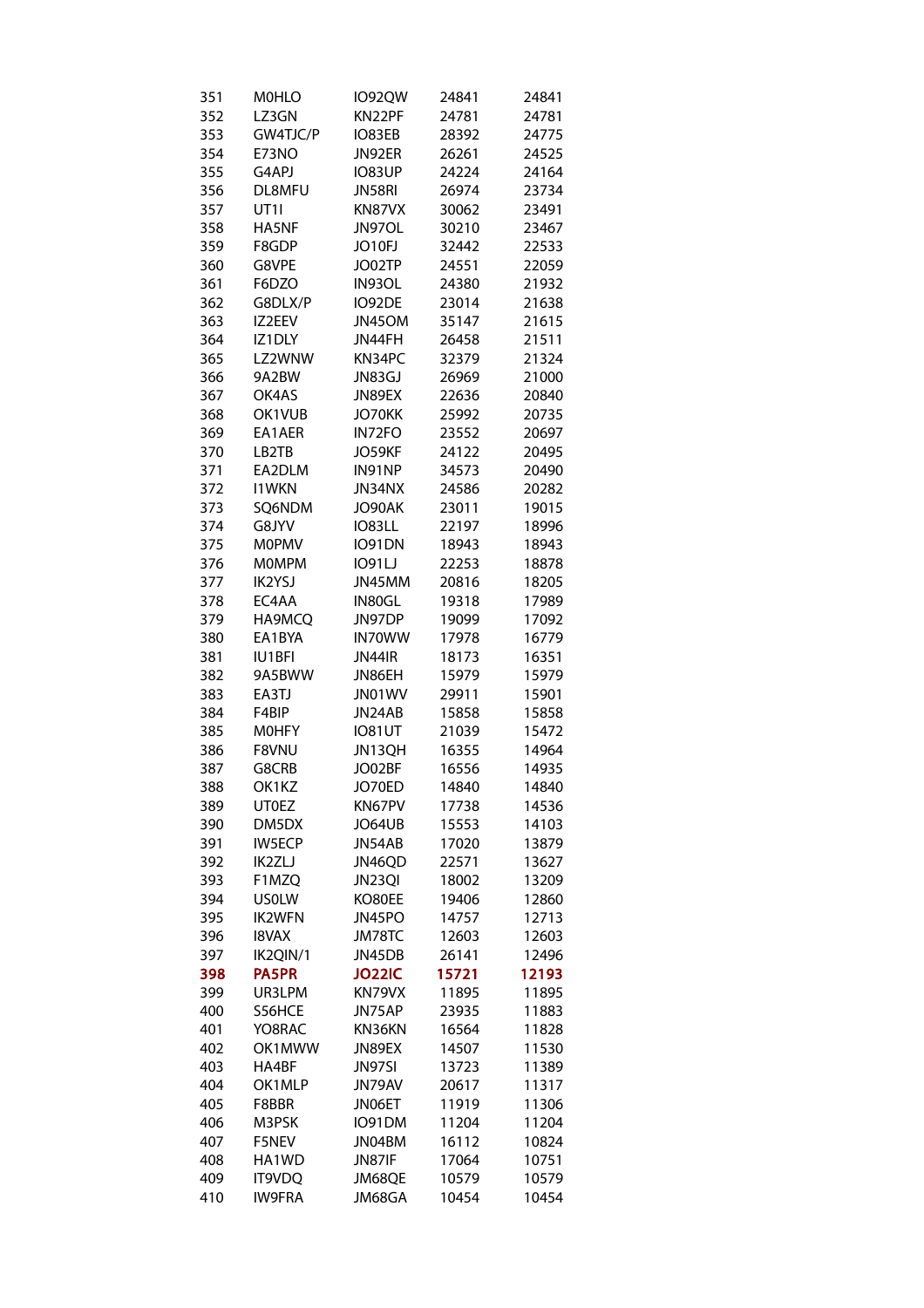| 411 | 9A2EY         | JN75XV             | 11096 | 10352 |
|-----|---------------|--------------------|-------|-------|
| 412 | 9A1DL         | JN95CD             | 11798 | 10207 |
| 413 | UR3GO         | KN66QR             | 12618 | 10124 |
| 414 | 9A1MM         | JN86BH             | 12853 | 9562  |
| 415 | F6DZQ         | <b>LMOONL</b>      | 13337 | 9441  |
| 416 | <b>IWOHLE</b> | JN61WK             | 11138 | 9385  |
| 417 | <b>IW6NPK</b> | JN72BL             | 27244 | 9363  |
| 418 | G4BWP         | JO02FH             | 11137 | 9178  |
| 419 | G0EAK/P       |                    | 10245 |       |
|     |               | <b>IO93NI</b>      |       | 9018  |
| 420 | IZ2CEF/8      | JM88JV             | 13351 | 8787  |
| 421 | F4CRE         | IN96RN             | 13794 | 8631  |
| 422 | G3XHB         | <b>IO94DJ</b>      | 11313 | 8126  |
| 423 | GW4BLE        | <b>IO81LO</b>      | 8067  | 8067  |
| 424 | OZ5UR         | JO65AN             | 7536  | 7536  |
| 425 | UR5SL         | KN19XA             | 8888  | 7501  |
| 426 | IZ2ZQP        | JN45UP             | 11295 | 7255  |
| 427 | F4DEY         | JN18AS             | 7128  | 7128  |
| 428 | IZ3QFG        | JN65CA             | 8802  | 7080  |
| 429 | F5SDD         | JN23QF             | 8576  | 7066  |
| 430 | F4FKR         | IN88SP             | 9424  | 6893  |
| 431 | 0090          | JO21FE             | 11803 | 6656  |
| 432 | EA1HTW        | IN52TQ             | 25127 | 6566  |
| 433 | YO2LRH        | KN15JO             | 21227 | 6422  |
| 434 | F4DBD         | JN08XW             | 7507  | 6025  |
| 435 | SP2JP         | JO83XC             | 33925 | 5757  |
| 436 | UT9UZ         | KO50HM             | 11084 | 5468  |
| 437 | G4AYU         | IO83PQ             | 8776  | 5146  |
|     |               |                    |       |       |
| 438 | F5GXX         | IN95LP             | 5480  | 5138  |
| 439 | OK1IN         | JO60XE             | 5948  | 4145  |
| 440 | EA1RKO        | IN52XE             | 5015  | 4121  |
| 441 | IZ1TWC        | JN45EV             | 6594  | 3852  |
| 442 | OK2PDT/P      | JN89CH             | 3555  | 3555  |
| 443 | IZ3KMY        | JN55NI             | 4685  | 3474  |
| 444 | LZ2PT         | KN34PC             | 3371  | 3371  |
| 445 | G1MZD         | IO92NB             | 4630  | 2951  |
| 446 | S57LM         | JN76HD             | 3181  | 2863  |
| 447 | DL/SQ8GBG     | JN49HU             | 2814  | 2814  |
| 448 | LILOM         | IO93GI             | 8370  | 2801  |
| 449 | HB9WAM        | JN47BE             | 3567  | 2315  |
| 450 | F1IWH         | IN94RS             | 2554  | 2256  |
| 451 | 9A4VM         | JN85FS             | 2207  | 1996  |
| 452 | IV3ZXQ/P      | JN66SF             | 2297  | 1985  |
| 453 | HB9OQ         | JN37PA             | 6763  | 1898  |
| 454 | LZ2JOW        | KN34PC             | 5125  | 1896  |
| 455 | <b>GONEY</b>  | IO93GK             | 1834  | 1823  |
| 456 | <b>IW5EIJ</b> | JN53PU             | 1390  | 1370  |
| 457 | HB9DRS        | JN37SN             | 1403  | 1363  |
| 458 | F8BXI         | JN18DQ             | 967   | 967   |
|     |               |                    |       |       |
| 459 | F5JJE         | IN95JV             | 4063  | 801   |
| 460 | F4JIL         | JN28PC             | 3944  | 354   |
| 461 | HB9CLN        | JN47BH             | 444   | 341   |
| 462 | S53XX/P       | JN76EI             | 289   | 289   |
| 463 | 9A5IG         | JN75DH             | 366   | 256   |
| 464 | 9A2KO         | JN75IE             | 1803  | 254   |
| 465 | F6IFX         | JN07CX             | 200   | 199   |
| 466 | F4FVL         | JN18HT             | 30    | 30    |
| 467 | EA4GPZ        | IN80DO             | 25    | 25    |
| 468 | OM6JO         | JN99KB             | 37    | 0     |
| 468 | F1JES         | JN <sub>19SI</sub> | 3     | 0     |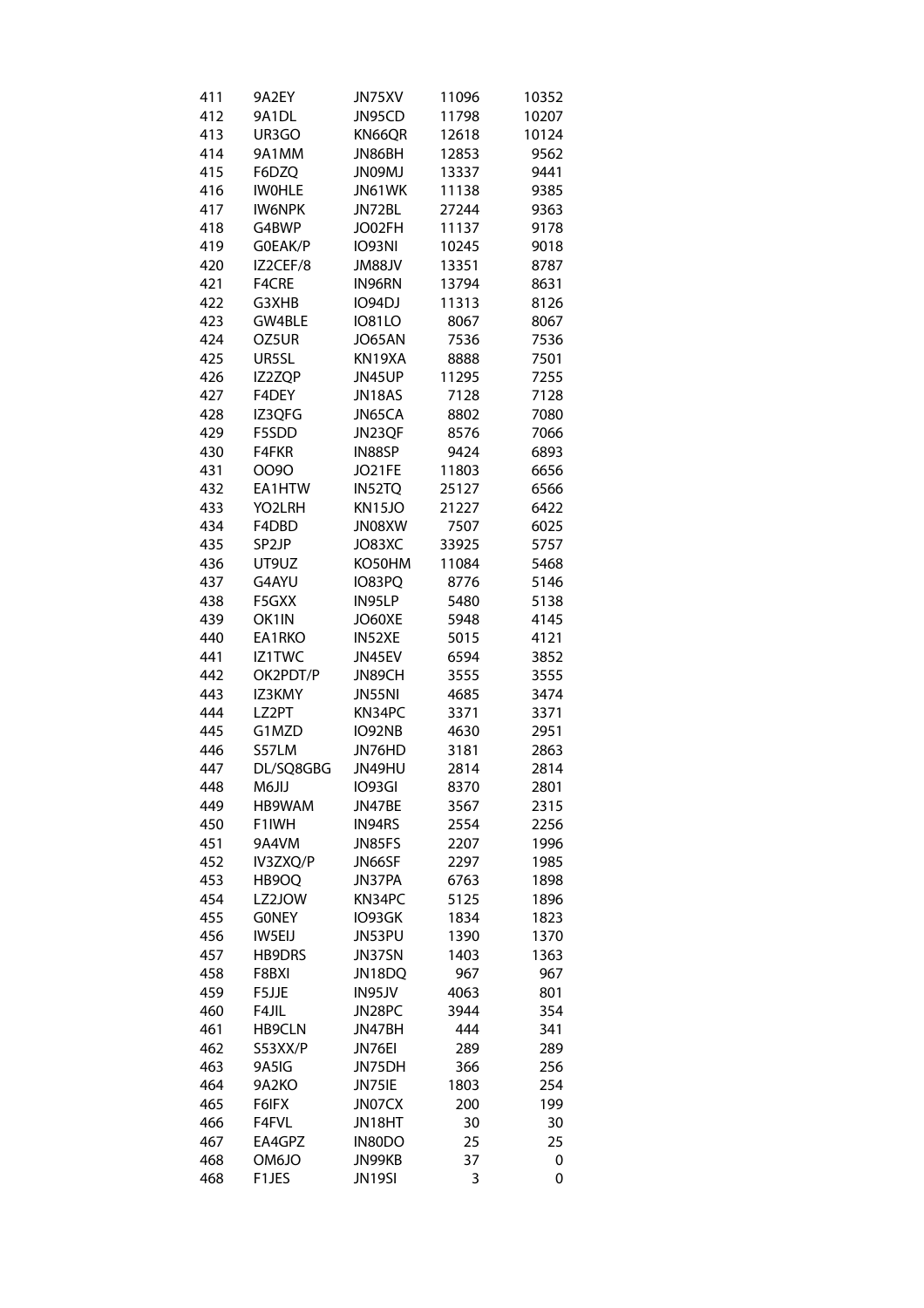| Multi 50 MHz            |                   |               | claim   | checked |
|-------------------------|-------------------|---------------|---------|---------|
| 1                       | D <sub>4</sub> C  | HK76MU        | 1633791 | 1482875 |
| $\overline{\mathbf{c}}$ | G8T               | IN79JX        | 756972  | 703456  |
| 3                       | EE5M              | IM76FC        | 752613  | 688856  |
| 4                       | UR7D              | KN18EO        | 754435  | 684711  |
| 5                       | E7TT              | JN92EP        | 639593  | 603653  |
| 6                       | YU7W              | JN95RD        | 585698  | 544592  |
| 7                       | Z35T              | KN11CR        | 572460  | 536818  |
| 8                       | UW5Y              | KN38CK        | 542604  | 518407  |
| 9                       | Z30A              | KN12EA        | 531854  | 517193  |
| 10                      | YT1X              | JN94XC        | 515256  | 503290  |
| 11                      | TM1W              | IN88AI        | 497917  | 475958  |
| 12                      | UZ4E              | KN77AR        | 491061  | 461680  |
| 13                      | G4TSW             | IO80FV        | 482184  | 452008  |
| 14                      | UT <sub>1</sub> S | KN29IC        | 495558  | 448538  |
| 15                      | HA6W              | KN08FB        | 459790  | 434555  |
| 16                      | GM2T              | IO85NR        | 437715  | 408967  |
| 17                      | EA3LA             | JN12IK        | 416970  | 383811  |
| 18                      | GW4J              | IO73SH        | 394874  | 383021  |
| 19                      | UR5W              | KN18IW        | 433074  | 379931  |
| 20                      | LZ7J              | KN22ID        | 379363  | 359225  |
| 21                      | IQ5TT             | JN53LE        | 383772  | 356886  |
| 22                      | <b>IT9BNX</b>     | JM68HB        | 432568  | 336011  |
| 23                      | G3Z               | IO82NN        | 348915  | 326353  |
| 24                      | GOVHF/P           | JO01PU        | 351832  | 324161  |
| 25                      | 9A1CBM            | JN83EN        | 343078  | 320221  |
| 26                      | S53K              | JN75RX        | 327821  | 314217  |
| 27                      | PA6TT             | <b>JO21OJ</b> | 323234  | 294360  |
| 28                      | TM6V              | IN96KK        | 304758  | 275159  |
| 29                      | HG7B              | JN97LW        | 302187  | 274955  |
| 30                      | MOWAF/P           | <b>IO92WU</b> | 297440  | 263516  |
| 31                      | 9A6V/P            | JN73NV        | 283201  | 260804  |
| 32                      | IZ4ZAW/6          | JN63DT        | 276740  | 257575  |
| 33                      | G5FS/P            | IO82QL        | 256694  | 244686  |
| 34                      | M5BFL             | <b>IO91NP</b> | 250438  | 235680  |
| 35                      | <b>S53N</b>       | JN65WW        | 273246  | 235678  |
| 36                      | E7C               | JN94CP        | 253835  | 230287  |
| 37                      | HB9FMT            | JN37MI        | 256099  | 226879  |
| 38                      | F6CQU/P           | JN05PG        | 228923  | 218938  |
| 39                      | IQ6XG             | JN62XS        | 242368  | 218366  |
| 40                      | G3V               | IO91RU        | 239015  | 214387  |
| 41                      | G3WIR/P           | IO91PK        | 242026  | 207362  |
| 42                      | F5KSE             | JN03QO        | 234437  | 203015  |
| 43                      | EB5AN             | IM99SL        | 212689  | 198680  |
| 44                      | UT7E              | KN78MM        | 213393  | 197804  |
| 45                      | UX4U              | KO50JD        | 214627  | 196198  |
| 46                      | G3WKS/P           | JO01ED        | 201509  | 184497  |
| 47                      | 9A6B              | JN75VU        | 167309  | 156384  |
| 48                      | OK2KOL            | JN99BN        | 164338  | 155647  |
| 49                      | 9A1KDE            | JN95FQ        | 152234  | 146432  |
| 50                      | 9A7S              | JN85EL        | 151442  | 145755  |
| 51                      | YU7AJM            | JN95TI        | 144733  | 138750  |
| 52                      | G2BQY/P           | <b>IO91AI</b> | 147112  | 137194  |
| 53                      | SK7K              | JO65RL        | 142871  | 132980  |
| 54                      | S57I              | JN76JA        | 131479  | 124599  |
| 55                      | HB9BA             | JN37SG        | 136342  | 124044  |
| 56                      | HB9RF             | JN47FB        | 125625  | 116145  |
| 57                      | HB9HR             | JN47DF        | 123012  | 109705  |